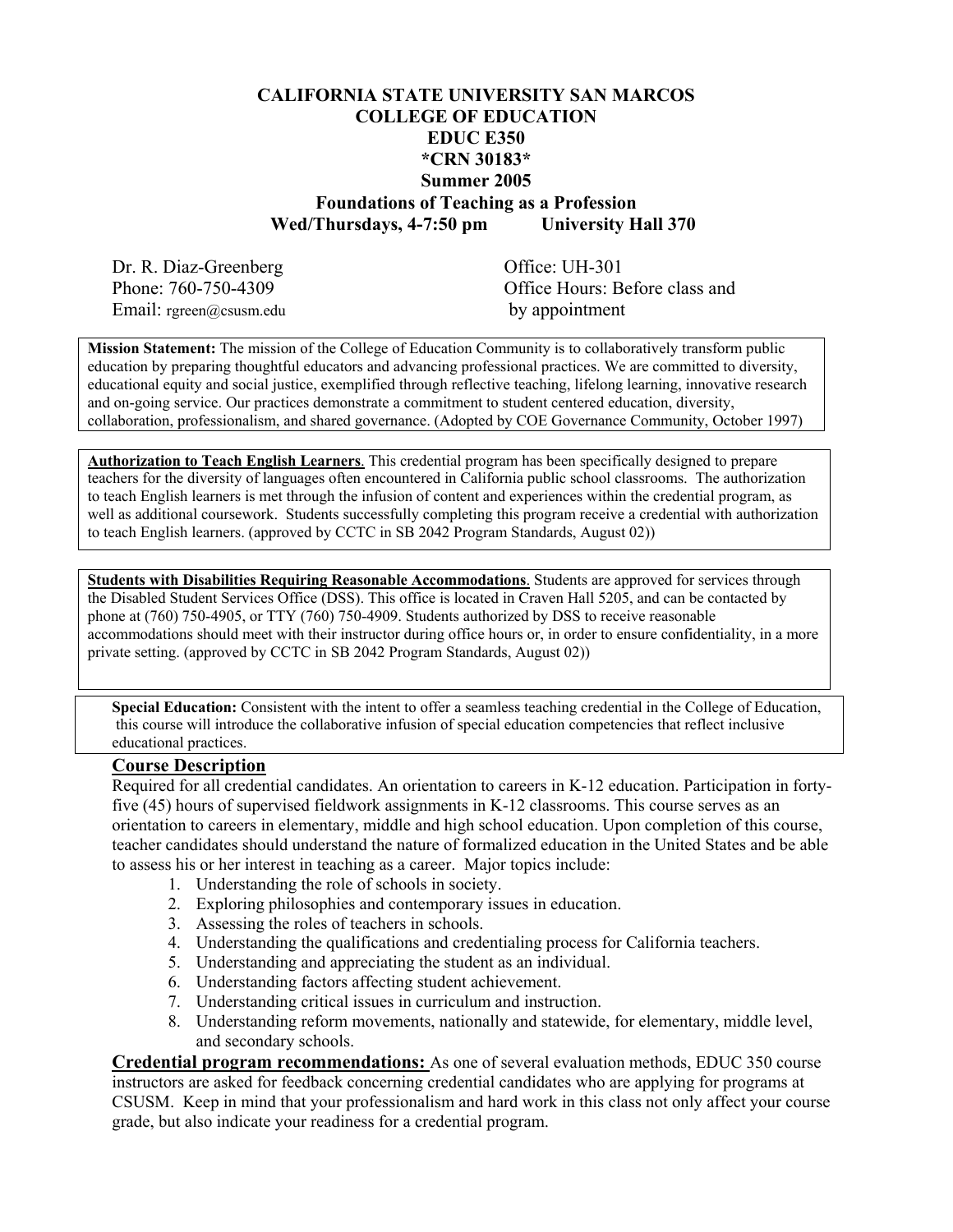### **COURSE REQUIREMENTS**

It is expected that students will come to class prepared to discuss the readings, submit required assignments on time, and participate in class activities. Teacher education is a professional preparation program. Students are expected to adhere to standards of dependability, confidentiality, academic honesty, and writing achievement. **Because it is important for teachers to be able to effectively communicate their ideas to students, parents, colleagues, and administrators, writing that is original, clear and error-free is a priority of the College of Education.** It is expected that work will be turned in on time. Late work will affect the student's grade in the course and will not be accepted after a week. Please discuss individual issues with the instructor.

**COE Attendance Policy:** Due to the dynamic and interactive nature of courses in the College of Education, all students are expected to attend all classes and participate actively. At a minimum, students must attend more than 80% of class time, or s/he may not receive a passing grade for the course at the discretion of the instructor. Individual instructors may adopt more stringent attendance requirements. Should the student have extenuating circumstances, s/he should contact the instructor as soon as possible. **For this section of EDUC 350: If you miss two class sessions, you cannot receive a grade of A or A-; if you miss three class sessions, your highest possible grade is a C+.** A minimum grade of C+ is required in EDUC 350 to qualify as a prerequisite for admission to the CSUSM teacher credential programs.

### **Field Work**

In addition to in-class work, assigned readings and projects, students will participate in forty-five (45\*) hours of supervised fieldwork assignments in a variety of public school settings. Approximately half of your time should be spent in one teacher's classroom, and the remainder of the time should be distributed among other classrooms. A recommendation (usually from the classroom teacher where most of the fieldwork is done) as well as a Field Experience Form with documented hours, and teacher verification, are requirements for admission to the CSUSM Teacher Credentialing programs.

### **Use of Technology**

Students are expected to demonstrate competency in the use of various forms of technology (i.e. word processing, electronic mail, use of the Internet, and/or multimedia presentations). Specific requirements for course assignments with regard to technology are at the discretion of the instructor.

#### **Teaching Performance Expectation (TPE) for EDUC 350**

A primary goal of EDUC 350 is to begin the process of developing teacher candidates to become professional educators. The following TPE (Teacher Performance Expectation) is expected to be met during this course:

### *TPE 12: PROFESSIONAL, LEGAL, AND ETHICAL OBLIGATIONS*

Candidates are aware of their own personal values and biases and recognize ways in which these values and biases affect the teaching and learning of students. They resist racism and acts of intolerance. Candidates appropriately manage their professional time spent in teaching responsibilities to ensure that academic goals are met.

Candidates for a Teaching Credential understand and honor legal and professional obligations to protect the privacy, health, and safety of students, families, and other school professionals. They are aware of and act in accordance with ethical considerations and they model ethical behaviors for students. Candidates understand and honor all laws relating to professional misconduct and moral fitness.

#### **Teaching Performance Assessment for Developing as a Professional Educator**

The successful completion of the Initial Philosophy of Teaching Statement is a requirement for completion of this course and partially meeting the TPE described above. This statement will be used for assessment both in the course and at completion of the College of Education program. Retain an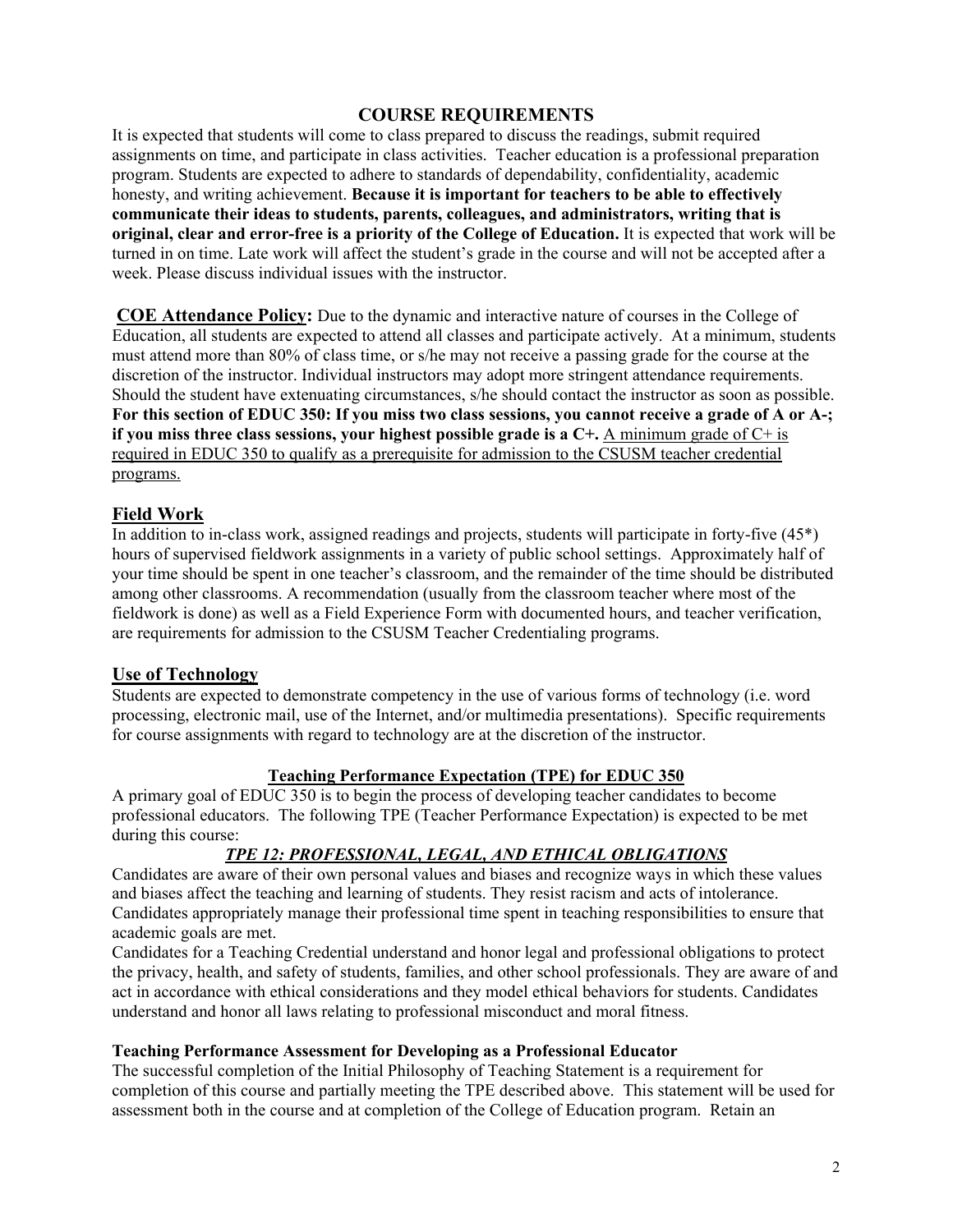electronic copy of your statement for your portfolio at the completion of the Teaching Credential program.

Class activities that support the development of your Philosophy include

- Class Discussions **FAT City Activity**
- Inclusive Education Activity Law and Diversity Activity
- Readings Field Experiences
- Credo for Support Activity

### **Class Discussions and Participation**

Students will engage in active learning each class session, and will be expected to actively participate.

- Do you participate in class discussions productively, sharing your knowledge and understandings?
- Do you interact productively with your peers, taking on a variety of roles (leader, follower, etc.)?
- Do you contribute appropriately in group work, doing your "share"?
- Are you able to accept others' opinions?
- Are you supportive of others' ideas?
- Do you support your peers during their presentations?
- Can you monitor and adjust your participation to allow for your ideas as well as others to be heard?

| 1. Contemporary Issue Research and Presentation | <b>20%</b> |
|-------------------------------------------------|------------|
| 2. Field Experience and Journal                 | $30\%$     |
| 3. Teacher Interview                            | 15%        |
| 4. Philosophy of Teaching                       | 20%        |
| 5. Law and Diversity Assignment                 | 15%        |
| TOTAL                                           |            |

Late assignments will be penalized by a 5-point reduction each day they are late.

Keep digital copies of all assignments for your Credential Program Electronic Portfolio. If you wish to have your paper returned back with a grade you must submit two copies of every assignment.

#### **Note: You may not pass this class without completing the 45 hours of Field Experience.**

### **Required Reading**

- 1. Armstrong, David; Henson, Kenneth and Savage, Tom. (2001) *Teaching Today.* Merrill Prentice Hall.
- 2. "Those Who Can, Teach"  $10<sup>th</sup>$  edition
- 3. Villa, Richard A. and Thousand, Jacqueline S. (1995) *Creating an Inclusive School.* Alexandria, VA: Association for Supervision and Curriculum Development.
- 4. Essay Handout: Thousand, J. "Laws Related to Special Education that Affect Teachers"

### **Course Assignments:**

#### **1. Contemporary/Controversial Issue Research/Position Paper (This assignment is the same as your EDUC 364 class)**

Choose an issue from the topics provided by the instructor in your EDUC 364 class. Research the issue thoroughly and take a position regarding it. Follow the guidelines given in EDUC 364

### **Due Dates: see syllabus**

## **2. Field Experience Documentation and Journal Entries**

In addition to in-class work, assigned readings, and projects, you will participate in forty-five (45\*) hours of supervised fieldwork assignments in a variety of public school classroom settings**. See print out from website.** You will maintain a log of hours-spent observing/participating in these classroom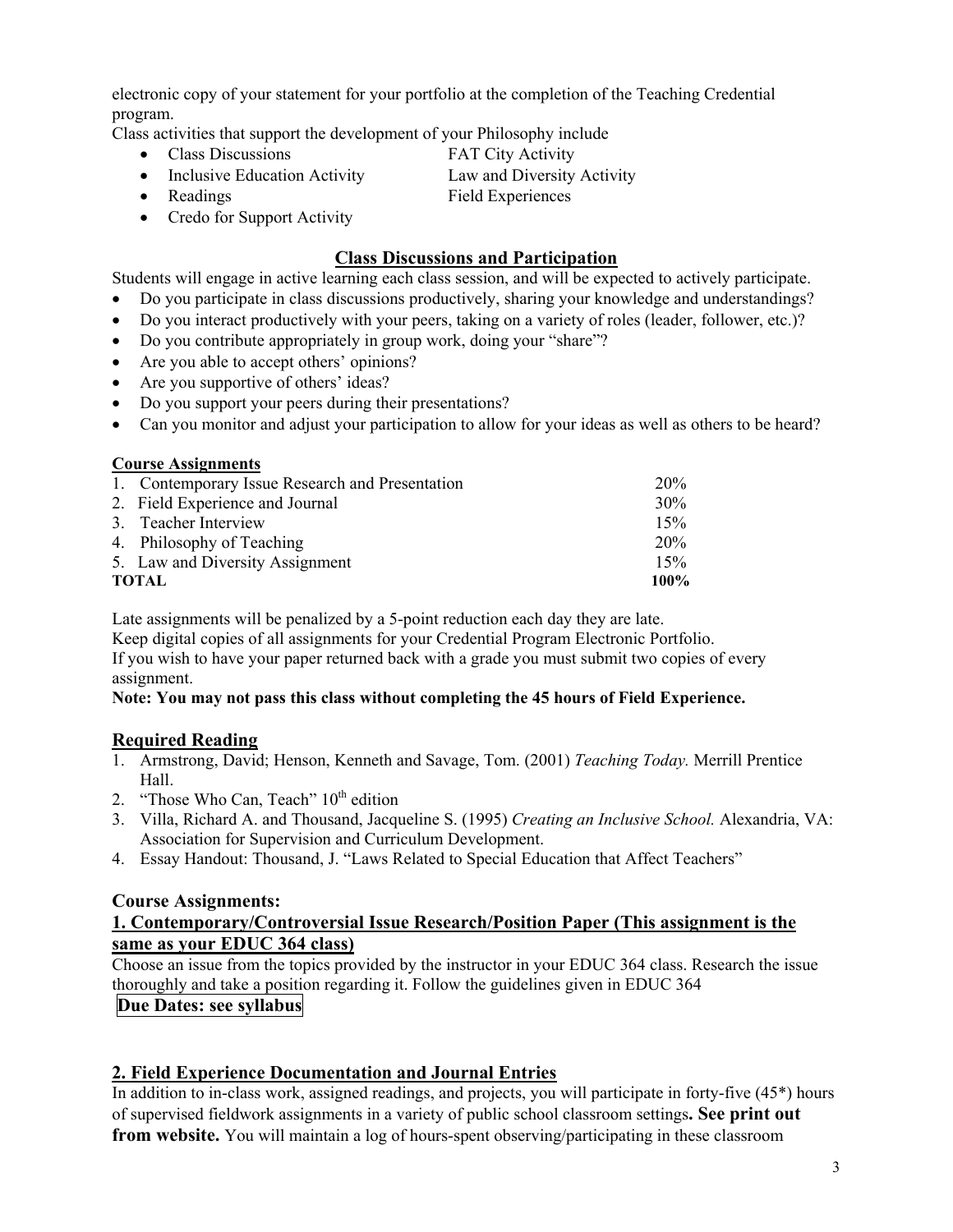settings. This log should reflect a minimum of 45 hours spent in various classrooms at different grade levels and on different sites, with teacher signatures.

*In addition, you will maintain a journal, reflecting on your observations, documenting assumptions/expectations, interesting observations, and connections to concepts studied in EDUC 350, analyses and questions.* Respect the confidentiality of the students and teacher. Use initials or fictitious names. **A minimum of 10 journal entries is required.** The format to be used will be explained in class.

### **Key Skills/Knowledge I'll be evaluating in your fieldwork log and journal entries:**

- Can you articulate your assumptions/expectations about a given setting and then identify how your observation affects those assumptions/expectations?
- Can you observe pertinent details and see both the "big picture" of the classroom as well as focus n on specific methods, interactions, etc.?
- Can you monitor and take responsibility for your placement to include meeting the requirements of varied settings and minimum hours? (Each observation should be at least 30 minutes long)
- Can you relate your class work and readings to your observations and provide insightful analysis about that relationship?
- Were you able to move from passive observer to participant in your field experience?
- **Due dates: See Syllabus**

## **3. Teacher Interview**

You will write a 2-4 page paper based on an extended interview with a public school teacher who has been teaching at least three years. Include both a summary of answers to key questions as well as an analysis of your personal reflections and connections to course concepts.

### **Key Skills and/Knowledge I'll be evaluating:**

- Has your paper provided a rich description of the teacher you interviewed?
- *Does your paper integrate appropriate class readings and discussions to support your analysis? (i.e. Are several references made to our text, articles, or journal readings?)*
- Have you articulated your ideas fluently and coherently with college level writing style and mechanics?
- **Due date: June 15, 2005**

## **4. Personal Philosophy of Teaching, Learning, and Schooling (in place of final exam)**

The successful completion of the Initial Philosophy of Teaching Statement is a requirement for completion of this course and partially meeting the TPE 12: PROFESSIONAL, LEGAL, AND ETHICAL OBLIGATIONS. This statement will be used for assessment both in the course and at the completion of the College of Education program. Retain an electronic copy of your statement for submission for your portfolio. More information will be given in class.

• **Due date: June 29, 2005** 

## **5. Law and Diversity Assignment**

Apply your understanding of the legal context of inclusive education and laws that influence your teaching responsibilities by identifying five laws or court decisions that influence you as a professional educator. At least one of these five must relate to special education law. Give a rationale for each selection by explaining why it is important and how it might affect your teaching. **Due date: June 2, 2005**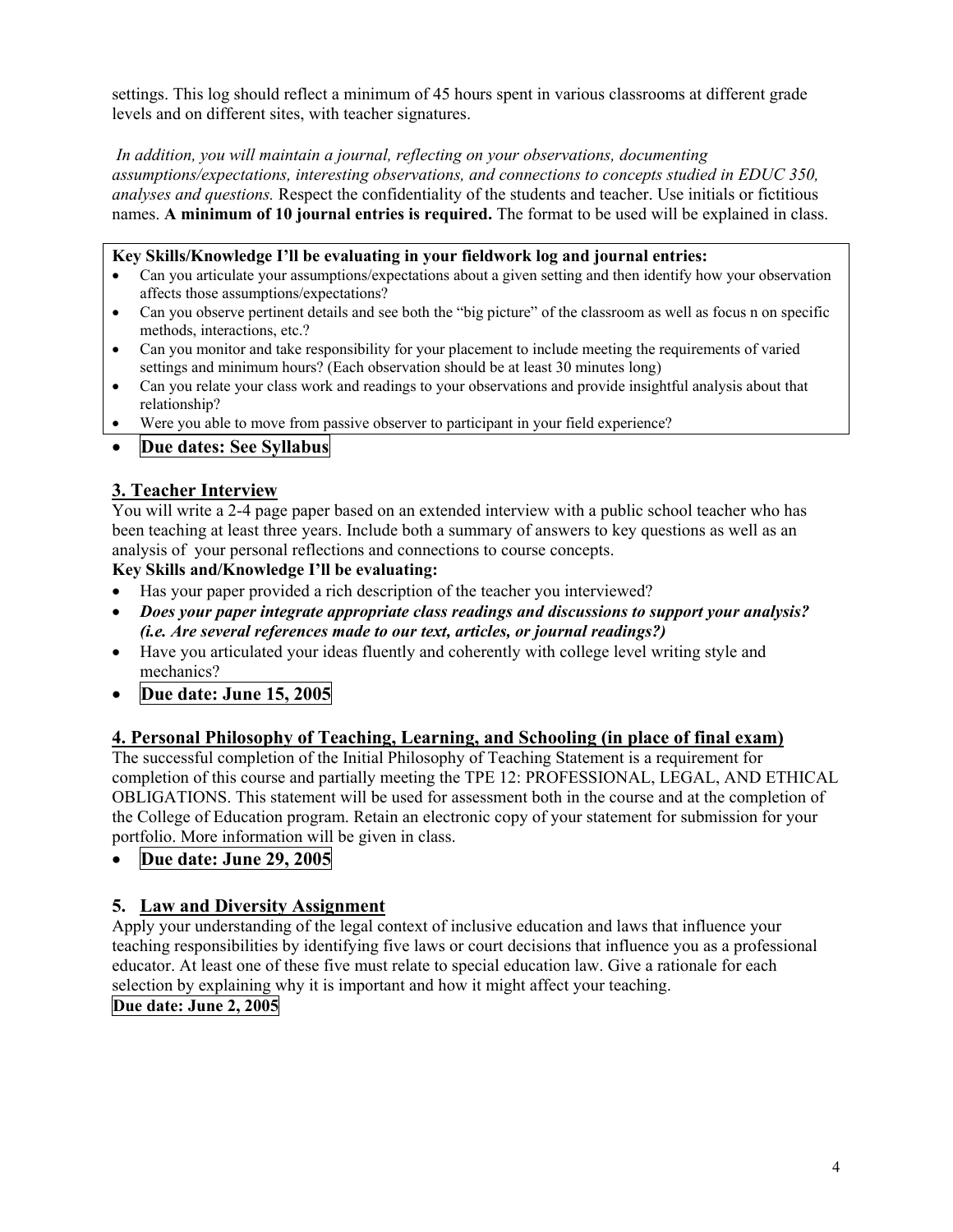| *Schedule for Class(Subject to Change)* |                                                                                                       |                                                       |  |  |
|-----------------------------------------|-------------------------------------------------------------------------------------------------------|-------------------------------------------------------|--|--|
| Date                                    | <b>Topic</b>                                                                                          | <b>Reading/Assignments</b>                            |  |  |
| Session 1<br>May 25                     | Why teach? Teaching in an age of<br>change                                                            | T. T. Ch. 6<br>Villa/Thousand pp. 162-7               |  |  |
|                                         | Exceptional learners; Learning<br>differences; Differentiation; Teaching<br>learners of all abilities |                                                       |  |  |
|                                         | Credo For Support                                                                                     |                                                       |  |  |
| Session 2                               | Responding to Diversity                                                                               | T. T. Ch. 5                                           |  |  |
| May 26                                  | Multicultural Education<br><b>History of Attitudes</b>                                                | <b>Guest speaker: Dr. John</b>                        |  |  |
|                                         |                                                                                                       | <b>Halcon</b>                                         |  |  |
| Session 3                               | F. A. T. City                                                                                         | Video/ Discussion                                     |  |  |
| June 1                                  | Rationale for inclusive education                                                                     |                                                       |  |  |
| Session 4                               | Profiles of Today's Learners<br>Becoming a professional educator;                                     | T. T. 4<br>T. T. Ch. 2                                |  |  |
| June 2                                  | Legal issues affecting teachers; Law                                                                  | <b>Guest speaker: Dr. Fran</b>                        |  |  |
|                                         | and Diversity; Laws relating to special                                                               | <b>Chadwick</b>                                       |  |  |
|                                         | ed                                                                                                    | Law and Diversity write-up                            |  |  |
| Session 5                               | Theories of Education; Curriculum;                                                                    | T. T. Ch. 11, Ch. 12, Ch. 14                          |  |  |
| June 8                                  | <b>Historical Roots</b>                                                                               | Field Exp. Journals #1-5                              |  |  |
| Session 6                               | Effective instruction; Creating                                                                       | <b>Field Trip to the Museum of</b>                    |  |  |
| June 9                                  | environments for learning; TPEs<br>Work on belief statements                                          | <b>Tolerance</b>                                      |  |  |
|                                         |                                                                                                       | T. T. Ch 7                                            |  |  |
| Session 7<br>June 15                    | Effective instruction; Creating<br>environments for learning; TPEs                                    | T. T. Ch. 8<br><b>Teacher Interview assignment is</b> |  |  |
|                                         | (Cont.)                                                                                               | due!                                                  |  |  |
|                                         | Work on belief statements                                                                             |                                                       |  |  |
| Session 8                               | Cooperative Learning: Work in small                                                                   | <b>Panel presentation</b>                             |  |  |
| June 16                                 | groups preparing for Panel<br>presentations                                                           | <b>Work on Philosophy paper</b>                       |  |  |
|                                         |                                                                                                       |                                                       |  |  |
| Session 9                               | Learners' rights and responsibilities                                                                 | T. T. Ch. 6 T. T. Ch. 13                              |  |  |
| June 22                                 | Writers' Workshop<br>The credentialing process                                                        |                                                       |  |  |
|                                         | School reform                                                                                         | <b>Bring ROUGH draft of philosophy</b>                |  |  |
| Session 10                              |                                                                                                       |                                                       |  |  |
| June 23                                 | What is our goal? Assessing learning,                                                                 | T. T. Ch. 9, Ch. 10                                   |  |  |
|                                         | factors affecting student achievement,<br>relationships among society, schools,                       | <b>Guest speaker: Dr. Laura</b>                       |  |  |
|                                         | and learners                                                                                          | Wendling                                              |  |  |
|                                         |                                                                                                       |                                                       |  |  |
| Session 11                              | Panel presentations                                                                                   | Philosophy of Teaching is due!                        |  |  |
| June 29                                 |                                                                                                       |                                                       |  |  |
| Session 12<br>June 30                   | Discussion of Fieldwork<br>Where do we go from here?                                                  | Field Exp. Journals #5-10                             |  |  |
|                                         |                                                                                                       |                                                       |  |  |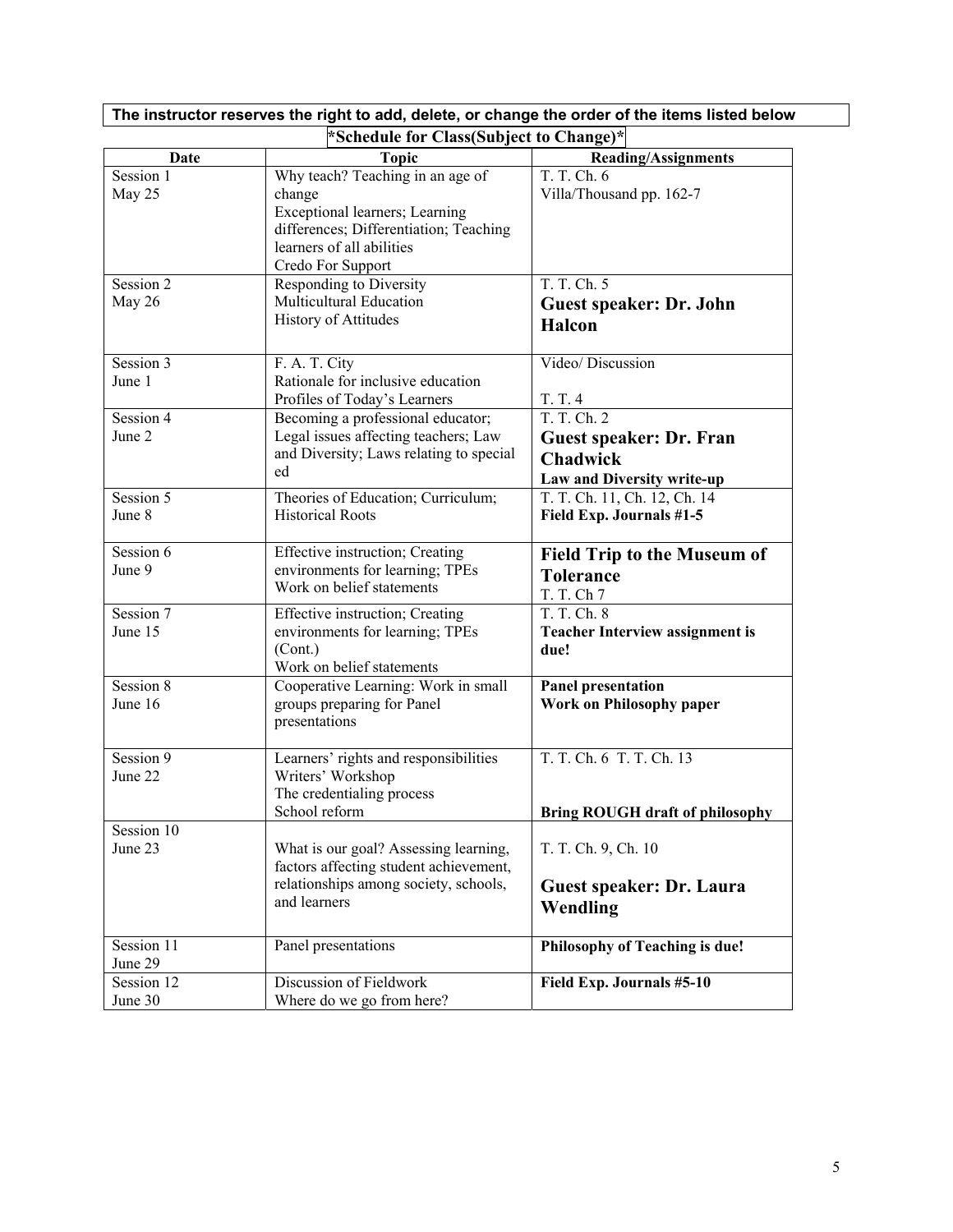## **Philosophy of Teaching Statement**

Organize your thoughts in a way that expresses your beliefs about schools, teaching and learning. Articulate your thoughts so that your reader is able to form a picture of the teacher you hope to become. Think of your audience as the hiring committee of a school district in which you passionately hope to teach. You want your audience to connect your name and face with a distinct set of beliefs. Your philosophy should reflect your beliefs about teaching and learning, and your view of the social context of schools for the 21<sup>st</sup> century in a multicultural society. You should demonstrate professional vocabulary as you discuss your beliefs and knowledge.

### Questions to Guide You

1. What is schooling?

What are the purposes of education and schools? What are schools for? How is schooling in a democracy different from schooling in a totalitarian state? What responsibilities do you have as an employee of the public, and what happens when you disagree with public policy? What about when you disagree with parents? What are your goals for your students?

2. What is teaching?

What are the purposes of teaching? Who or what is the source of knowledge in the classroom? Is teaching a one-way or two-way venture? How will you decide what to teach? Do you consider yourself a teacher of students, or of content, or both? Is teaching better described as a set of skills and knowledge, or as a set of values and attitudes? What is it about teaching that you most look forward to, and that you most fear? What is your metaphor for the teacher? What are your ethical responsibilities as a teacher? How will you contribute to the profession of teaching? What is the teachers' role as a bridge to the community? What is the teacher's role in educational renewal and reform?

3. What is learning?

What is knowledge? If you teach and students don't learn, whose problem is that? How will you know when students have learned something? Are students empty vessels into which you will pour knowledge? What does learning mean for students of different abilities or ethnicities or genders or economic classes? How will your classroom be responsive to the multiple communities represented in your students? Do all students need to learn the same thing? How important is classroom environment to learning? How will you decide what content to teach in the all-too-short time allotted to you?

### *NOTE: Use the questions to frame your thoughts. Do not simply answer the questions.*

Class activities which support the development of your Philosophy include

- Class Discussions
- Readings
- Field Experiences
- Credo for Support Activity
- FAT City Activity
- Inclusive Education Activity
- Law and Diversity Activity

### Criteria:

- Did you draw on all your resources/experiences to write your philosophy and not just the book?
- Are you clear about your own beliefs?
- Do you have a clear organization of ideas?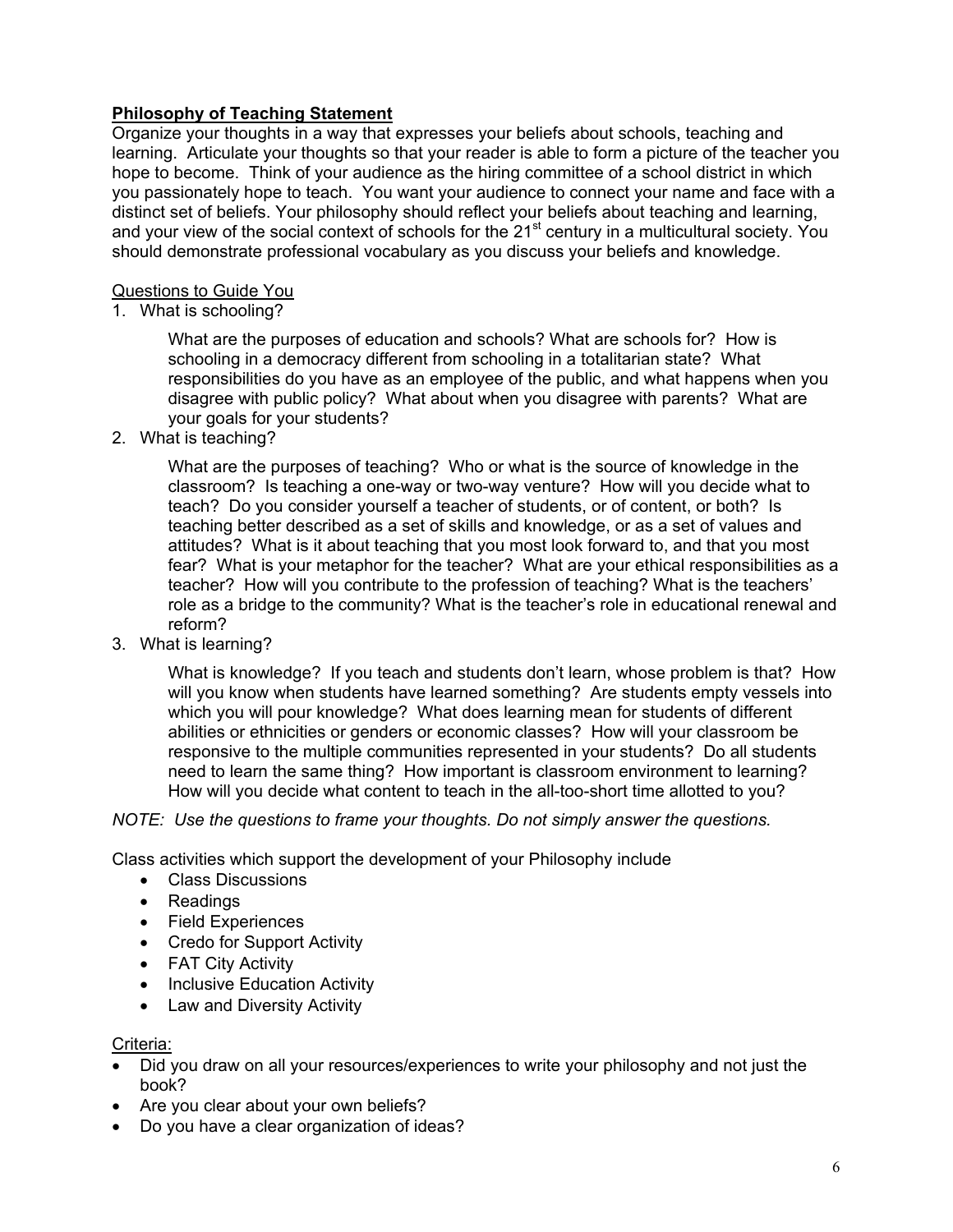- Can you articulate your ideas fluently and coherently with correctness of written expression (grammar, syntax, spelling)?
- Is it clear you have had enough exposure to schools to write your current philosophy?
- Did you address the areas of schooling, teaching, and learning?

### **Law and Diversity Assignment**

You will apply your understanding of the legal context of inclusive education and laws that influence teaching responsibilities.

Study the following chapters and web sites:

Villa, R. A. & Thousand, J. S. (l995). Creating an inclusive school. Alexandria, VA: Association for Supervision and Curriculum Development. Read all of Chapter 2.

U.S. Disability Law. Internet address:

www.law.cornell.edu/topics/disability.html

## **Includes information about laws affecting people with disabilities.**

OSERS IDEA Home Page. Internet address:

www.ed.gov/offices/OSERS/IDEA

Explanation of federal legislation known as IDEA, which ensures a free appropriate education in the least restrictive environment for children with disabilities. The latest l997 federal reauthorization of the law is explained in detail.

### *Reflection and Applications:*

Apply your understanding of the legal context of inclusive education and laws that influence your teaching responsibilities by:

- 1. In writing, identify five laws or court decisions that influence you as a professional educator. At least one of these five must relate to special education law. Give a rationale for each selection. Why is it important to you? How might they affect your teaching?
- 2. Be prepared to share selections and rationale for selection of the laws and decisions during our next class.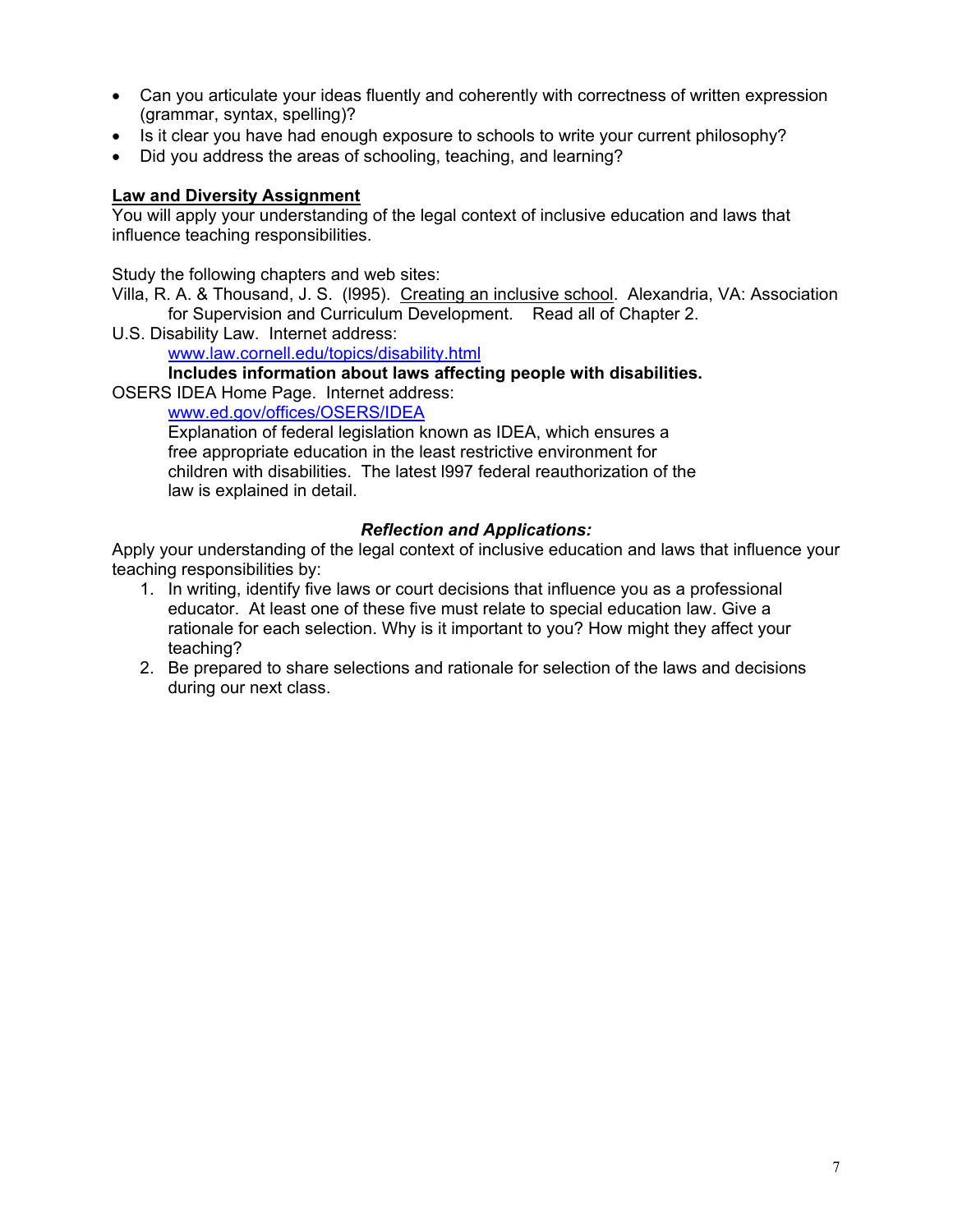#### **Laws Related to Special Education that Affect Teachers**

Jacqueline Thousand

Chapter 2 of Villa and Thousand (l995), Contemplating Inclusive Education from a Historical Perspective, charts over 200 years of history which has brought us as a country to embrace inclusive educational opportunities for all children. What follows is a summary of key court cases and legislation which have shaped special education and the teacher's role in supporting students with varying learning and language differences. For more detail see these two web sites: www.law.cornell.edu/topics/disability.html and www.ed.gov/offices/OSERS/IDEA.

#### *Legislation Related to Special Education*

The development of special education services in this country has been greatly influenced by the civil rights movement of the l960s. Out of the movement came legislation designed to prevent discrimination. For instance **Section 504** of the Vocational Rehabilitation Act of l973 is a civil rights law that prevents discrimination against all persons with disabilities in programs that receive federal funds. Since all public schools receive federal funds in some form, Section 504 ensures equal opportunity for students' participation in the full range of school activities. Also, through Section 504, some students who are not eligible for special education services may receive accommodations to assist them to be successful in school. For example, students with health problems such as asthma or extreme allergies as well as other challenges that do not make them eligible for special education my receive assistance through Section 504.

The **Americans with Disabilities Act (ADA)**, signed into law by President Bush in l990 extends the Vocation Rehabilitation Act of l973 by protecting all individuals with disabilities from discrimination and requires employers to make reasonable accommodations for employees with disabilities. ADA does not deal directly with education; however, it does clarify the civil rights of all people with disabilities and ensures that buildings, transportation, and other public places (including schools) are accessible to people with disabilities. Your school must be accessible to wheelchairs, for instance. If it is not, it must undergo renovations to install ramps, elevators, or wide entryways.

In l975 the U.S. federal government finally made a legal commitment to the education of students with disabilities. In that year Congress passed **Public Law 94-142,** the **Education for the Handicapped Act (EHA)** which set federal guidelines for special education services. It translated early court decisions into civil rights principles for students with disabilities and mandated the six concepts that have guided special education practice ever since. Those six principles are:

- 1. **Free Appropriate Public Education.** Students with disabilities are entitled to attend public schools and to receive the educational services they need. This education is provided at no cost to parents.
- 2. **Least Restrictive Environment.** Students with disabilities must be educated in the least restrictive environment in which they can succeed with support. For most students, this environment is the general education classroom.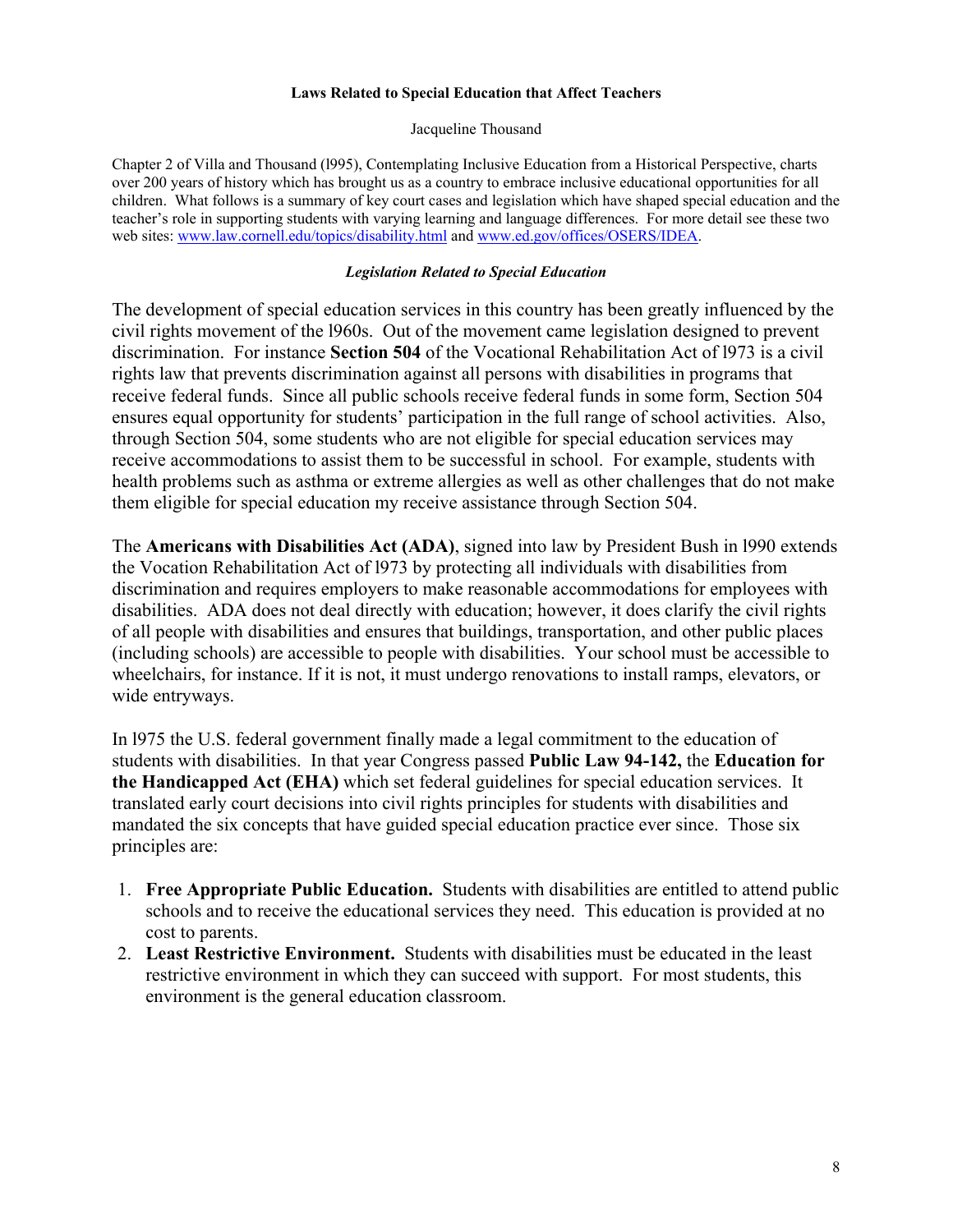- 3. **Individualized Education Program.** Services for students with disabilities must be individually tailored. This is accomplished by annually developing or revising an Individualized Education Program (IEP). Every IEP includes a statement of the student's current performance levels, a set of goals and accompanying short-term benchmarks or objectives for achieving the goals. The IEP clearly specifies who is responsible for delivering various aspects of the student's program, how progress will be evaluated, and where and how long services will be provided.
- 4. **Nondiscriminatory Evaluation.** Students are to be assessed using instruments that do not discriminate on the basis of race, culture, or disability. In considering eligibility for special education, students must be assessed by a multidisciplinary team in their native language using tests that directly relate to the area(s) of concern for which the child was referred.
- 5. **Due Process.** Due process procedures protect students with disabilities and their parents in all special education affairs. Specifically, if a disagreement occurs between the family and school personnel regarding a student's eligibility for special education, no changes can be made in the student's services until an impartial hearing and, if necessary, the appropriate court resolves the issue. School personnel also are protected if they disagree with parents' requests for services; they also may use due process procedures to resolve the dispute.
- 6. **Zero Reject and Child Find.** No student may be excluded from public education because of a disability. Each state also must take action to locate children who may be entitled to special education services.

Public laws must be periodically reauthorized. The l990 reauthorization of P.L. 94-142 described above changed the law to the **Individuals with Disabilities Education Act (IDEA).** The more suitable person-first language of "individual with disabilities" replaces the unfavorable labeling language of "the handicapped" in the title of the legislation. This law added significantly to providing education to very young children with disabilities and preparing older student for transition to post-secondary life. Two new categories of disability – autism and traumatic brain injury – were added to the already existing categories of learning disabilities, speech or language impairments, mental retardation, emotional disturbance, hearing impairments, visual impairments, deaf-blindness, orthopedic impairments, multiple disabilities, and other health impairments. It also funded projects to promote the inclusion of students with severe disabilities in general education.

In l997, President Clinton signed into law the second reauthorization of P.L. 94-142 and accompanying amendments know as **IDEA 97.** Seven significant changes greatly affect schools, teachers, and educational and assessment practices.

- 1. **General Education Teacher Involvement.** At least one general educator must participate as a member of a student's IEP team. The IEP also must directly address the student's participation in general education and must justify placements that are not in general education.
- **2. Evaluation and Eligibility.** IDEA 97 clarifies that when parents consent to have their child evaluated, they are not consenting to possible future special education placement. Students cannot be made eligible for special education because of past poor instruction or because of language differences.Previous requirements that a comprehensive reevaluation occurs every three years can be modified if the family desires; already existing information can be used rather than repeated administration of standardized tests.
- **3. Assessment of All Students.** Historically students receiving special education services were not included in state, district, or school-wide assessment of student performance. IDEA 97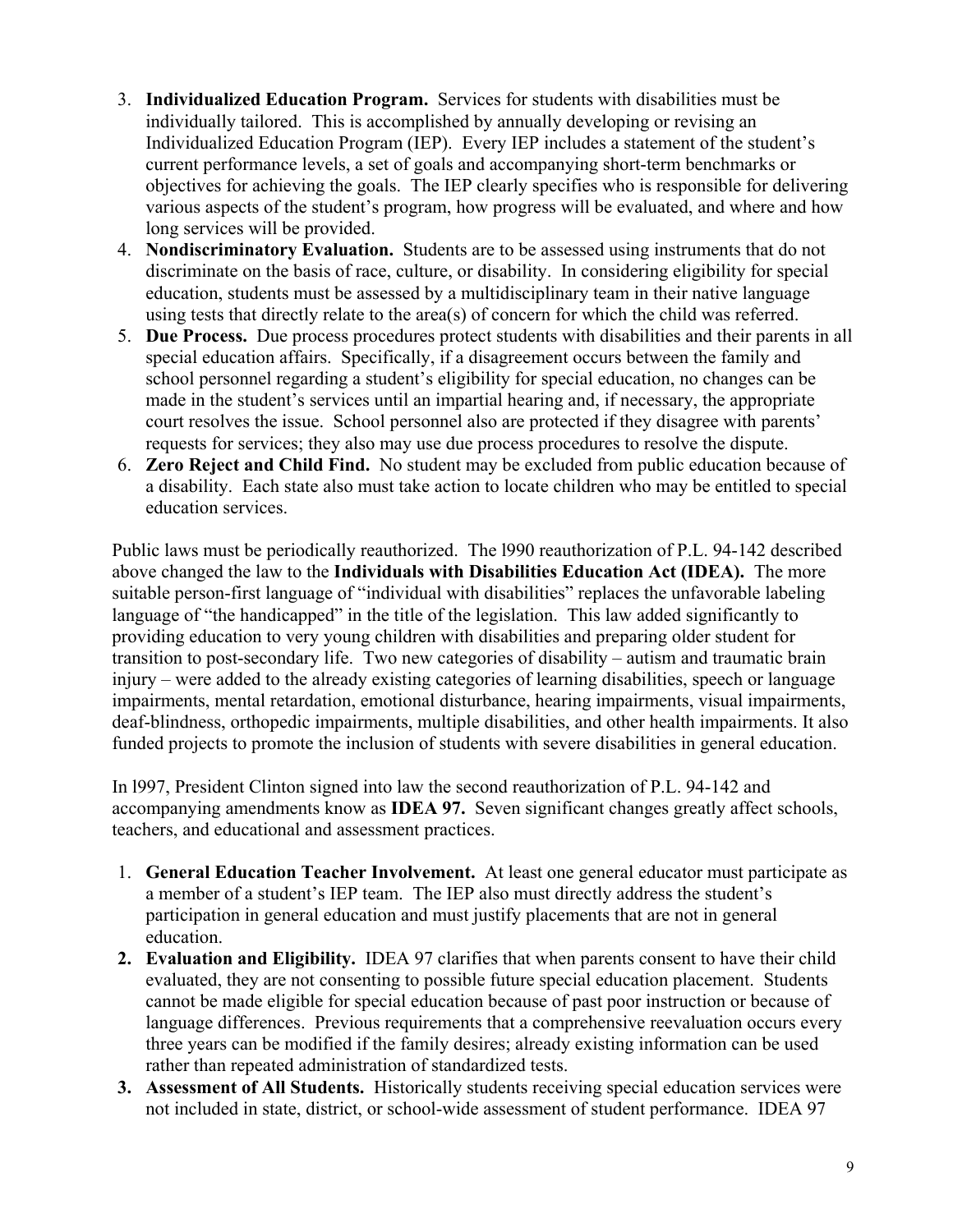corrected this by requiring that by July, 2000, each state must assess the academic progress of students who have IEPs by including them in the standardized assessments other students task or by using an alternative assessment process. Students who need appropriate adaptations such as extended time or large print during assessment are entitled to these adaptations.

- **4. Discipline.** If needed, the IEP must include strategies for addressing student behavior issues. A behavior pan must be developed, if a student is suspended or placed in an alternative interim placement. If a student with disabilities brings a weapon or drugs to school, the school now has the option to place the student in an alternative placement for up to 45 days; and that placement must provide continued special education services.
- **5. Transition.** Beginning at age 14, IEPs must address the transition to post-secondary needs of students eligible for special education. These needs must be updated annually, with increasing detail each year as to the school and outside services (e.g., community vocational education) the student will access.
- **6. Paraprofessionals**. Paraprofessionals, teaching assistants, aides, and like personnel must be trained for their jobs and appropriately supervised.
- **7. Mediation.** As part of due process procedural rights, each state must make mediation available to parents as an early and informal strategy for resolving disputes over a student with disabilities' identification, placement or services. The State bears the cost of mediation. Parents do not have to mediate; and mediation may not delay a possible due process hearing.

## Court Cases Influencing Special Education

Issues concerning students with disabilities are addressed by federal and state laws. How these laws are interpreted often is resolved through the courts. Since 1954, many hundreds of legal decisions have clarified the rights of students with disabilities and the role of educators in supporting these children's education. In many instances court decisions led to the development of and passage of legislation. As you review some of the landmark decisions listed here, you should notice how they influenced legislation described earlier.

- **Brown v. Board of Education (l954).** This probably is the most important case in establishing the principle that school segregation denies equal education opportunity. Although the decision refers primarily to racial segregation, it is viewed as the foundation for ensuring equal educational opportunity for students with disabilities.
- **Diana v. State board of Education (l970).** California was required to correct biased assessment practices with Chinese American and Mexican American students. Students for whom English was not a primary language had to be assessed in both their primary language and English; culturally biased items had to be dropped from tests and alternative intelligence tests had to be developed to reflect Mexican American culture.
- Larry P. v. Riles (1984). In California it was ruled that IQ testing as a basis for identifying African American students as mentally retarded for special education purposes was discriminatory. California schools were ordered to reduce the disproportionately high numbers of African American students in special classes for students with mental retardation.
- **Honig v. Doe (1998).** This decision ruled that if a students is excluded from school for more than 10 days, it was a change of placement and all procedures for making a change of placement must be followed.
- **Daniel R.R. v. State Board of Education**. **(l989).** This decision established the consideration of the following two factors in determining the appropriateness of a placement for a student with disabilities: 1) whether a student can be satisfactorily educated in general education with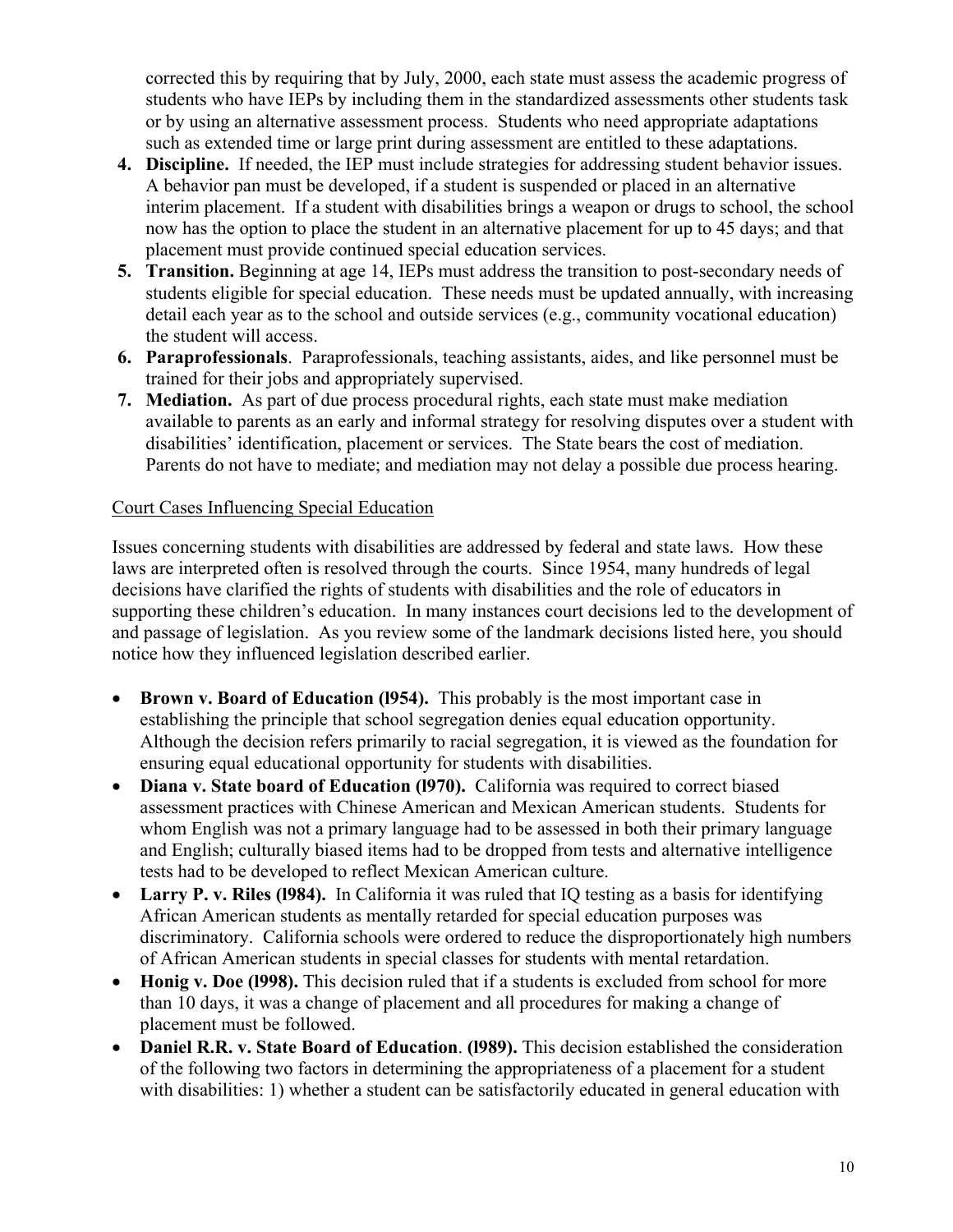supplementary supports and services, and 2) whether, in cases in which the general education setting is not successful, the student is mainstreamed to the maximum extent appropriate.

- **Oberti v. Board of Education of Clementon School District (l993).** This case is considered key in establishing the principle of inclusive education. In this case concerning a student with Down syndrome, the district court ruled and the court of appeals upheld the ruling that school districts must make available a full range of supports and services in general education to accommodate the needs of students with disabilities. The court stipulated that because a student learns differently from others does not necessarily warrant exclusion from general education.
- **Doe v. Withers (l993).** Mr. Withers, a history teacher, was responsible for making oral testing accommodations for Douglas Doe, a student with learning disabilities who was in his class. Although a state legislator, Mr. Withers refused to provide the oral testing. Consequently, Douglas failed the class, making him ineligible for athletics. The court awarded the family \$5000 in compensatory damages and \$30,000 in punitive damages. This case is widely cited as an example of general educators' responsibility to make good faith efforts to provide required accommodations for students with disabilities.
- **Sacramento Unified City School District v. Rachel H. (l994).** This case is another historic national victory for inclusive education, not only because the Ninth Circuit U.S. Court of Appeals required the Sacramento school district to place Rachel Holland, a girl with severe disabilities, in regular education classes full-time with non-disabled peers, but because the U.S. Supreme Court refused to hear the school district's  $11<sup>th</sup>$  hour appeal to overturn the Ninth Circuit's decision. This left the circuit court's landmark decision intact and, in the words of the Holland's attorney, "signaled the end to a system that automatically excludes children with disabilities from the regular classroom and relegates them to segregated 'handicapped only' classes.

Source: Much of the material presented above is adapted from Marilyn Friend and William Bursuch's excellent 1999 text, Including Students with Special Needs: A Practical Guide for Classroom Teachers  $(2^{nd}$  ed.), published in Boston by Allyn and Bacon. Many thanks to both authors for their fine analysis and synthesis of complex and often obtuse court decisions and laws.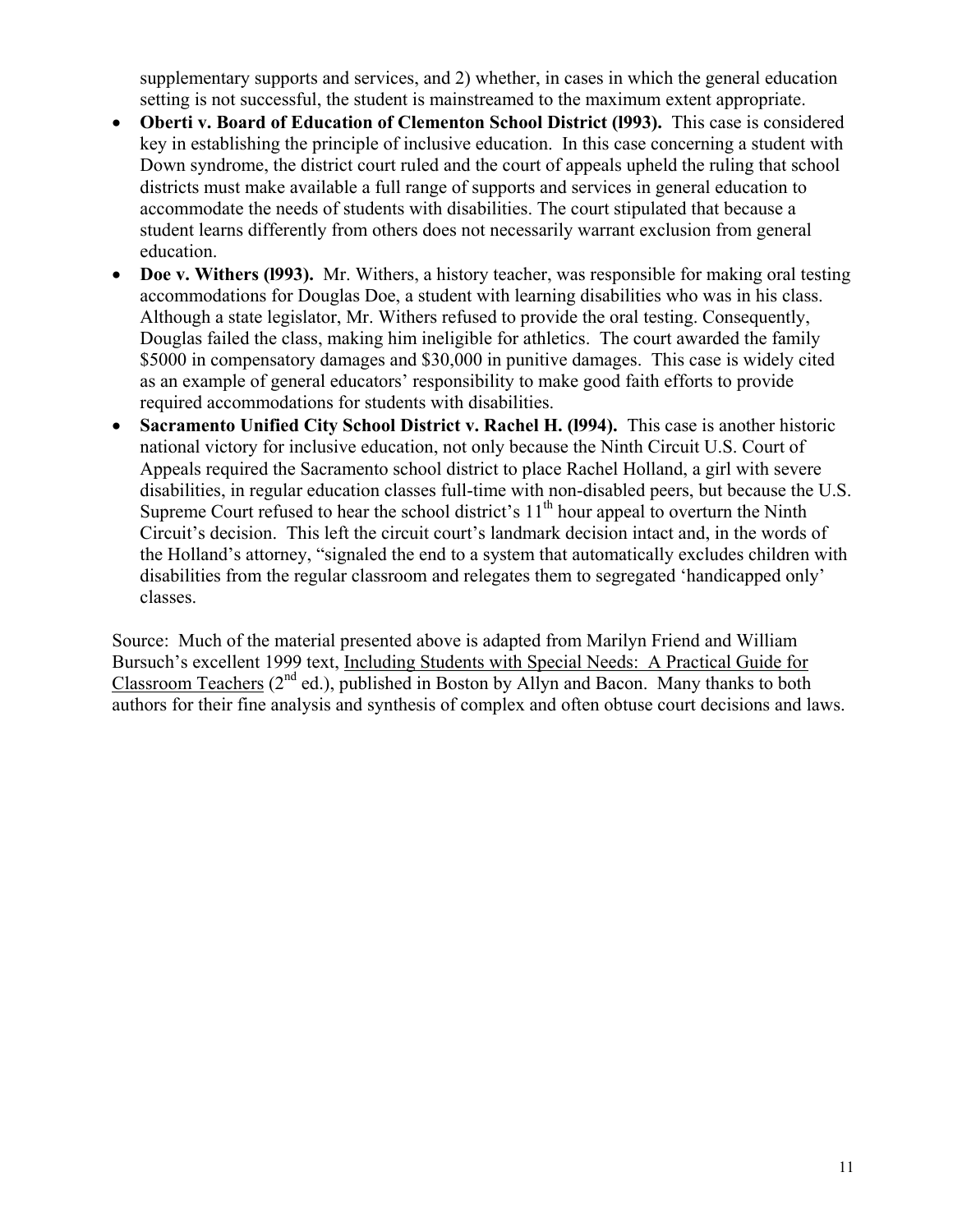EDUC 350 requires 45 hours of field experience in public schools.

You must visit each of the following educational levels:

- 1. elementary school classroom (K-6)
- 2. middle school classroom (6-8)
- 3. high school classroom (9-12)

In these three basic settings, observe a variety of students with different instructional environments. These include multiple school districts and schools with a range of socio-economic contexts, multilingual/cultural populations, etc. Some of the environments you should see are:

- 1. English language development or primary language classroom
- 2. special education setting
- 3. primary (K-3) and intermediate (4-6) levels in elementary schools
- 4. general and advanced levels in high school subject fields
- 5. gifted education setting
- 6. sheltered instruction

You may choose to make some of your observations in schools other than "regular" daytime schools. Consider observing in charter schools, alternative education sites, adult education schools, or court schools. For additional settings, obtain permission from your instructor before you do the observations.

Choose the locations of your field experience early and carefully. Make copies of the introduction letter, as you will meet with more than one principal. Call ahead and ask for an appointment with the principal. It may take them a week or so to arrange a meeting with you. Explain that you would like to observe several different educational settings. *However, remember you need to be with one teacher a significant amount of time if you plan to have him/her fill out your Field Experience Recommendation Form (for applying to the credential program).* 

You must observe in varied settings to satisfy this course requirement. Each observation should last at least 30 minutes. Your observation entries must reflect these different settings. You will turn in a total of 15 classroom observation records throughout the semester and your Field Experience Record.(See syllabus for dates.)

**Request to waive observation hours**: If you have recent, significant experience with students in public school settings, you may request to waive no more than 20 of the 45 hours of field observations. Should the request be granted, you will still need to observe in the variety of settings described above. Examples of roles that might qualify for a waiver are: tutor, substitute teacher, teacher aide, parent volunteer, Casey Foundation participant, school aide.

Your classroom observation entries should follow the format below:

- Your name
- School name
- Type of classroom/grade/subject
	- Day of the week/date/time/number of teachers and assistants/number of students in class.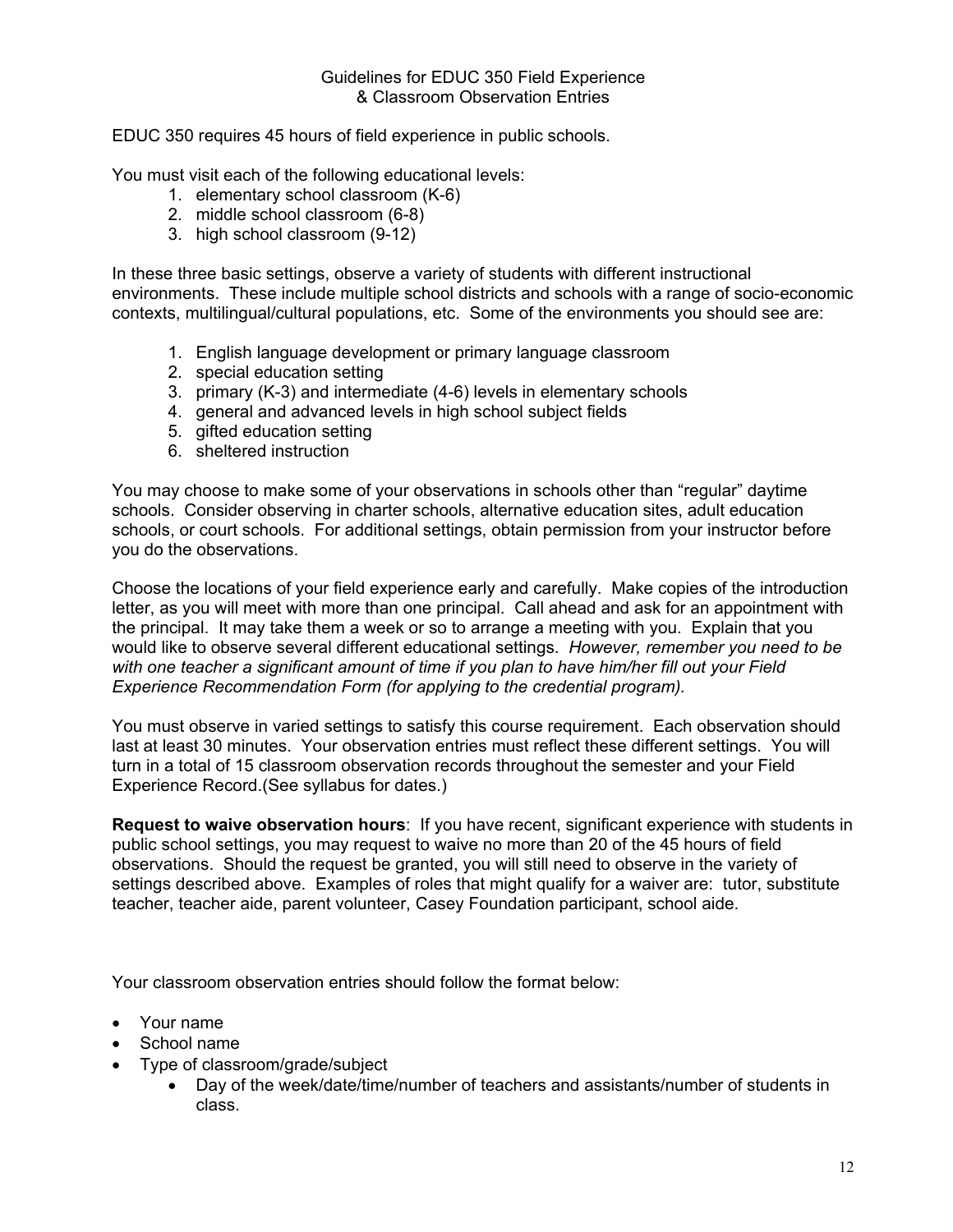- Assumptions/expectations you have about this observation. What do you think you're going to see? What assumptions do you have about these particular kinds of students and teachers or about this class?
- Focus of your observation and a description of what you saw within this focus—don't try to observe everything. Zero in on a few key points and how they affect the big picture of the classroom.
- Analysis of the observation—comparison with classroom discussions and readings *and* ways in which your assumptions/expectations were accurate or inaccurate.
- Questions for discussion or exploration.

Type your entries on your own paper. Do not write them by hand. You should respect the confidentiality of the students and teachers by using fictitious names for persons in your entries.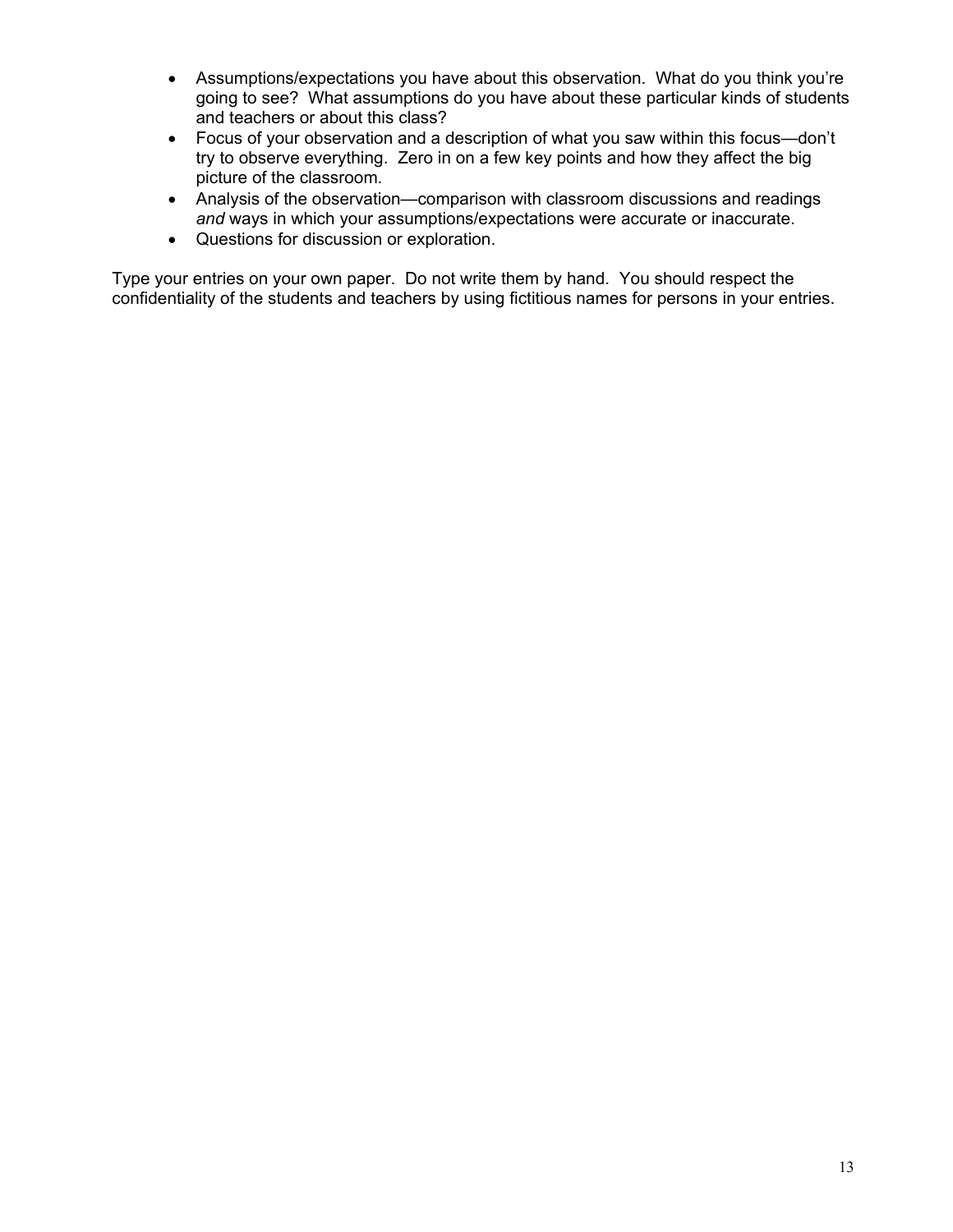| Classroom Observation Entry #                                                                                                                           |
|---------------------------------------------------------------------------------------------------------------------------------------------------------|
| Day of the week/Date/Time:<br>Number of teachers and assistants/Number of students:<br>Describe the demographic characteristics of this site/classroom: |
| Assumptions/Expectations/Questions I have about this observation (concerning the teachers,<br>students, class, etc.):                                   |
| Focus of observation/Description (highlights) of what I saw around this focus:                                                                          |
| Analysis of observation-connect back to course work and to above assumptions, expectations<br>and/or questions:                                         |
| Questions for discussion or exploration:                                                                                                                |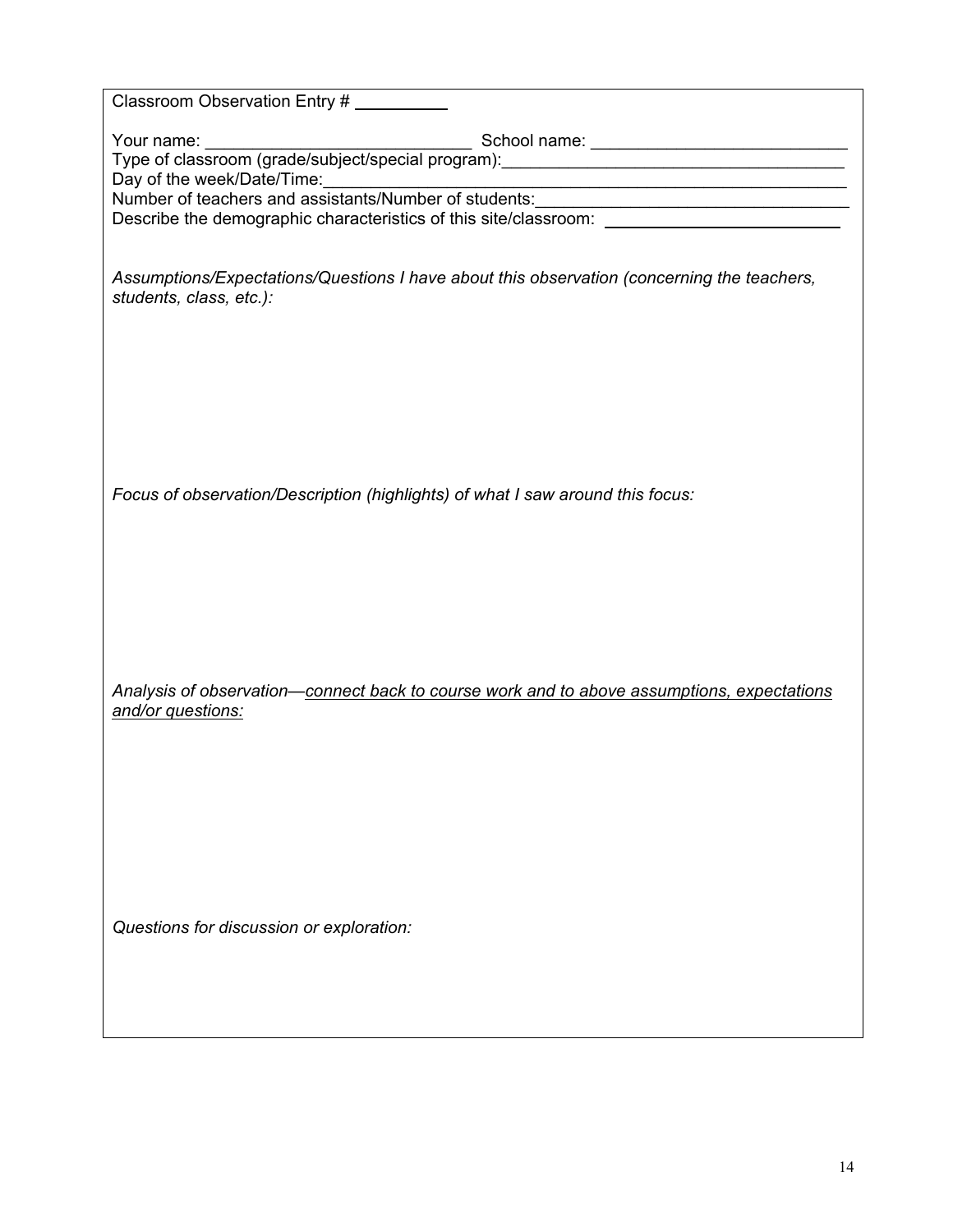|  |  | <b>Request to Waive Observation Hours-EDUC 350</b> |  |  |
|--|--|----------------------------------------------------|--|--|
|--|--|----------------------------------------------------|--|--|

|                                                                                                                                                                                                           |                               | EDUC 350 Section ________ Semester ________ Instructor _______________                                                                                                                 |
|-----------------------------------------------------------------------------------------------------------------------------------------------------------------------------------------------------------|-------------------------------|----------------------------------------------------------------------------------------------------------------------------------------------------------------------------------------|
| Name                                                                                                                                                                                                      | SS#                           |                                                                                                                                                                                        |
| I request a waiver for the following experience in public schools:<br>Tutor<br>Substitute teacher<br>Teacher Aide<br>Parent volunteer<br>School aide<br>Casey Foundation participant<br>Other (describe): |                               |                                                                                                                                                                                        |
| The experience took place as follows:                                                                                                                                                                     |                               |                                                                                                                                                                                        |
| School:<br>District:                                                                                                                                                                                      |                               |                                                                                                                                                                                        |
| <u>Dates:</u>                                                                                                                                                                                             |                               | No. of hours in this experience:                                                                                                                                                       |
| Attach the following to this request:                                                                                                                                                                     |                               |                                                                                                                                                                                        |
| this experience.                                                                                                                                                                                          |                               | 1. A letter from supervisor/teacher verifying the experience, including the length of time spent in                                                                                    |
| candidate.                                                                                                                                                                                                |                               | 2. Your reflection on the experience (1-2 pages typewritten). Describe the experience and<br>convey what you learned from the experience that will help you to be an effective teacher |
|                                                                                                                                                                                                           | Do not write below this line. |                                                                                                                                                                                        |
| <b>Approved</b>                                                                                                                                                                                           |                               | Number of hours to be waived (20 max):                                                                                                                                                 |
| Denied                                                                                                                                                                                                    |                               |                                                                                                                                                                                        |
| Reason for denial:                                                                                                                                                                                        |                               |                                                                                                                                                                                        |
|                                                                                                                                                                                                           |                               |                                                                                                                                                                                        |
| <b>Instructor Signature</b>                                                                                                                                                                               |                               | Date                                                                                                                                                                                   |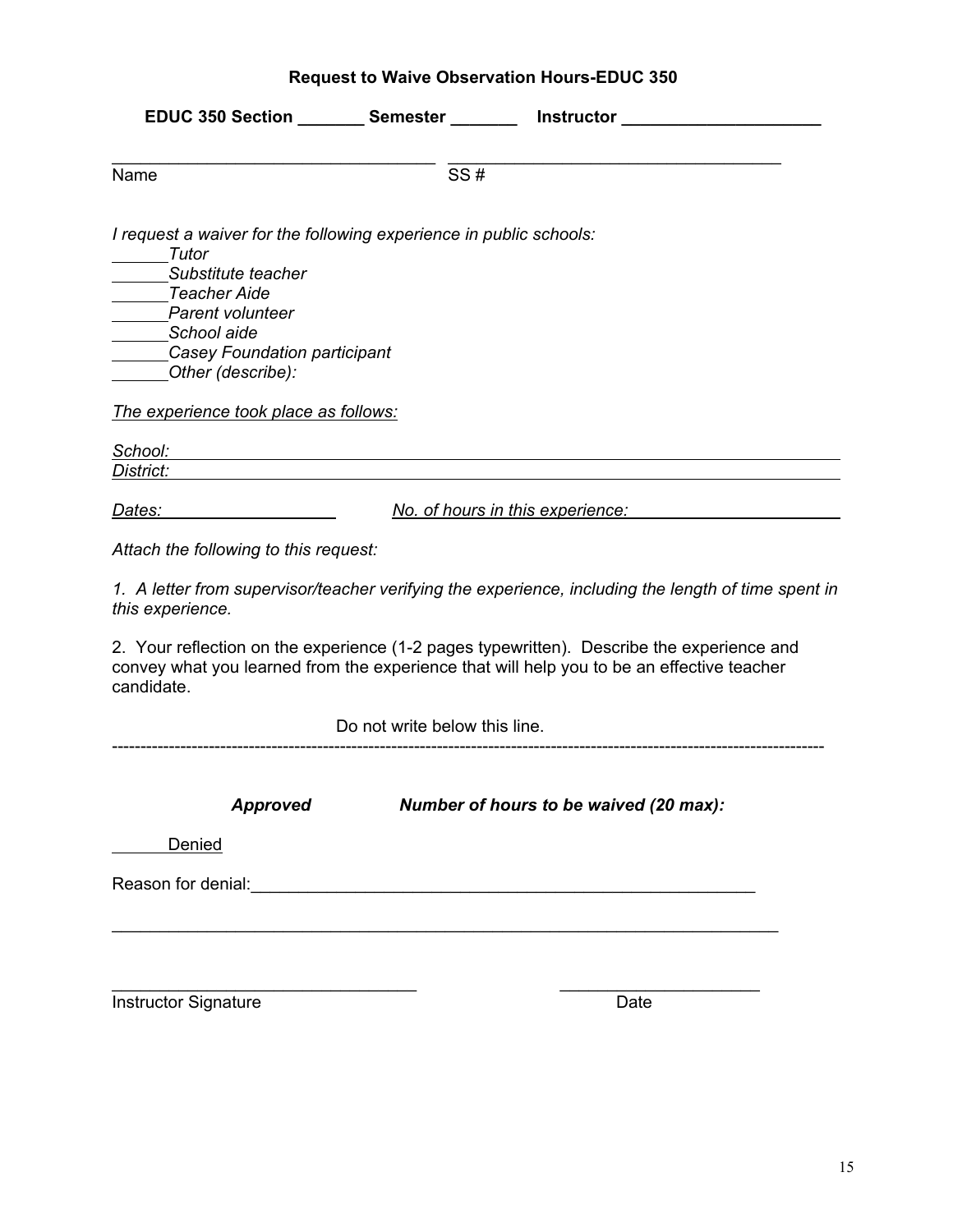### **FIELD EXPERIENCE RECOMMENDATION FORM - Non Confidential**

| Applicant's Name: |           |            |  |     |
|-------------------|-----------|------------|--|-----|
| <b>SSN</b>        |           |            |  |     |
|                   | _________ | __________ |  | ___ |

**Program:** Multi Subj \_\_\_Multi Subj Mid Lev \_\_\_Concurrent w/ Ed Spec \_\_\_Sing Subj

This individual is considering applying for admission to a Cal State San Marcos Teacher Education Program. The applicant has indicated that he/she has worked with children/youth (class/groups) under your supervision. One of the criteria on which candidates are admitted to the CSUSM program is successful work experience with children (either paid or volunteer). All credential program applicants are required to submit a Field Experience Recommendation Form from a public classroom teacher.

 In a brief narrative, reflect on this individual as a teacher candidate. When possible, please provide specific examples and details. If your narrative exceeds this page, or if a separate letter is used, please attach to this form and sign. In order to avoid questions of authenticity, do not cut and paste your narrative in the box below.

| Consider the candidate's personal and professional attributes with the following in mind: |                                                                                 |                                         |  |  |  |
|-------------------------------------------------------------------------------------------|---------------------------------------------------------------------------------|-----------------------------------------|--|--|--|
| Dependability                                                                             | Professional appearance/manner                                                  | Enthusiasm<br>Poise and self-confidence |  |  |  |
| Initiative                                                                                | Interpersonal communication skills                                              | Sensitivity to all learners             |  |  |  |
|                                                                                           |                                                                                 |                                         |  |  |  |
|                                                                                           |                                                                                 |                                         |  |  |  |
|                                                                                           |                                                                                 |                                         |  |  |  |
|                                                                                           |                                                                                 |                                         |  |  |  |
|                                                                                           |                                                                                 |                                         |  |  |  |
|                                                                                           |                                                                                 |                                         |  |  |  |
|                                                                                           |                                                                                 |                                         |  |  |  |
|                                                                                           |                                                                                 |                                         |  |  |  |
|                                                                                           |                                                                                 |                                         |  |  |  |
|                                                                                           | Student Services Center welcomes your additional comments. (760)750-4277 or     |                                         |  |  |  |
| email:coessc@csusm.edu                                                                    |                                                                                 |                                         |  |  |  |
| <b>Name of Public School:</b>                                                             | the contract of the contract of the contract of the contract of the contract of |                                         |  |  |  |
| Grade Level: _________________________<br><b>School District</b>                          |                                                                                 |                                         |  |  |  |
| Number of hours candidate has been in my classroom _____________________________          |                                                                                 |                                         |  |  |  |
|                                                                                           |                                                                                 |                                         |  |  |  |
| <b>Classroom Teacher's Signature</b>                                                      |                                                                                 |                                         |  |  |  |

**Date**

College of Education • California State University, San Marcos • San Marcos, CA 92096-0001 • (760) 750-4309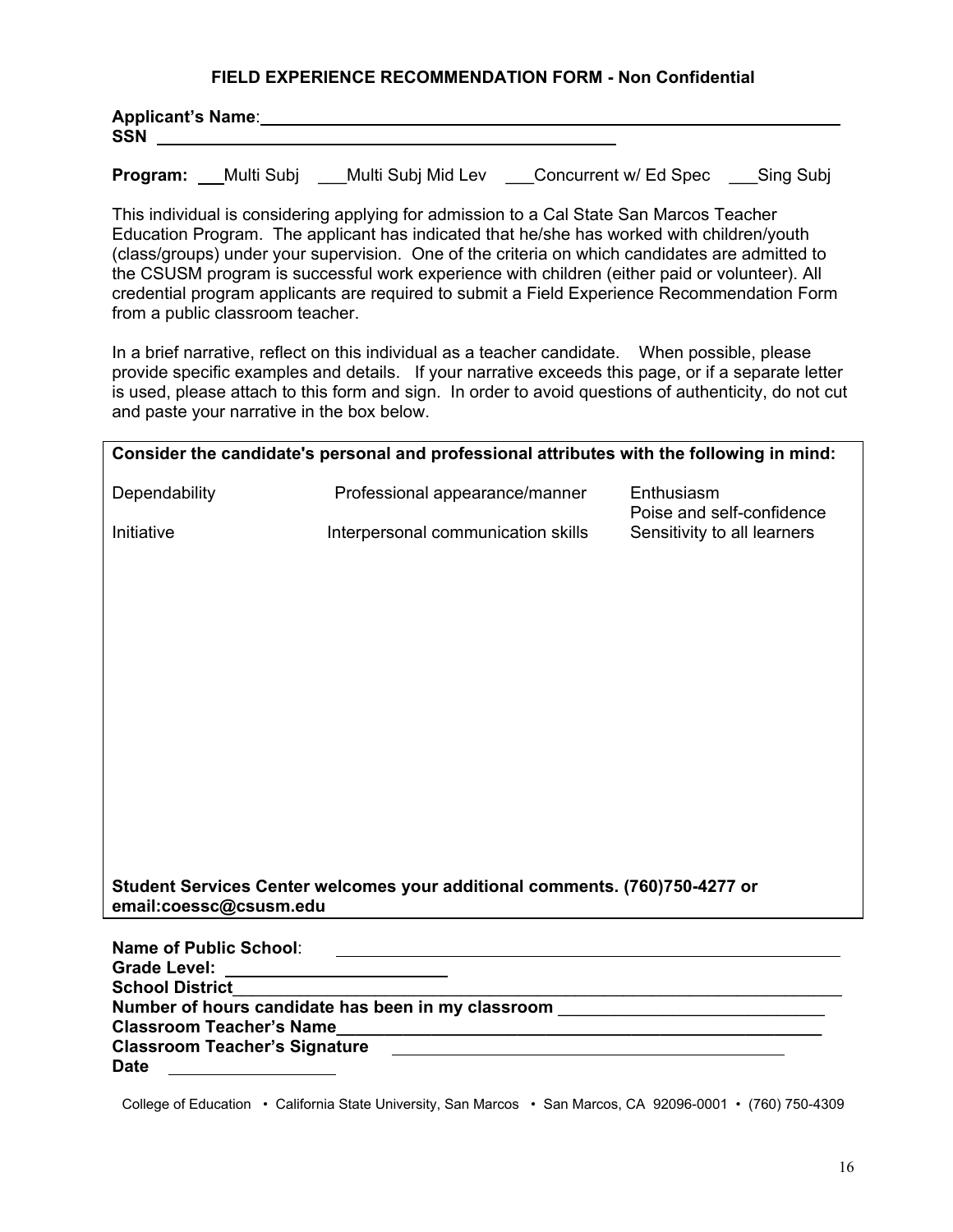

 This should be a well-organized, edited piece (2-4 pages) that reflects the knowledge you gained and the conclusions you drew as you interviewed a teacher with at least three years of experience.

The following is a list of several basic questions that may be used.

- 1. Why did you become a teacher?
- 2. What was your greatest concern/anxiety about becoming a teacher?
- 3. How many years have you taught? At what grade levels? Which did you enjoy the most? Why?
- 4. What did you teach your first year? Were you able to remain at that grade level the following year(s)?
- 5. What was the most challenging aspect of the first year? What do you wish you had learned before you started teaching?
- 6. What "first year lesson" did you learn that stays with you to this day?
- 7. What has been your worst teaching moment?
- 8. What has been your best teaching moment?
- 9. What advice would you give for any entering teacher?
- 10. What concern do you have about the teaching profession in the future?

### **Teacher Interview**

You will write a 2-4 page paper based on an extended interview with a public school teacher who has been teaching at least three years. After summarizing answers to key questions, analyze your personal reflections on these responses. I will also go over more details of this assignment in class.

### **Key Skills and/Knowledge I'll be evaluating:**

- Has your paper provided a rich description of the teacher you interviewed?
- *Does your paper integrate appropriate class readings and discussions to support your analysis? (i.e. Are several references made to our text, articles, or journal readings?)*
- Have you articulated your ideas fluently and coherently with college level writing style and mechanics?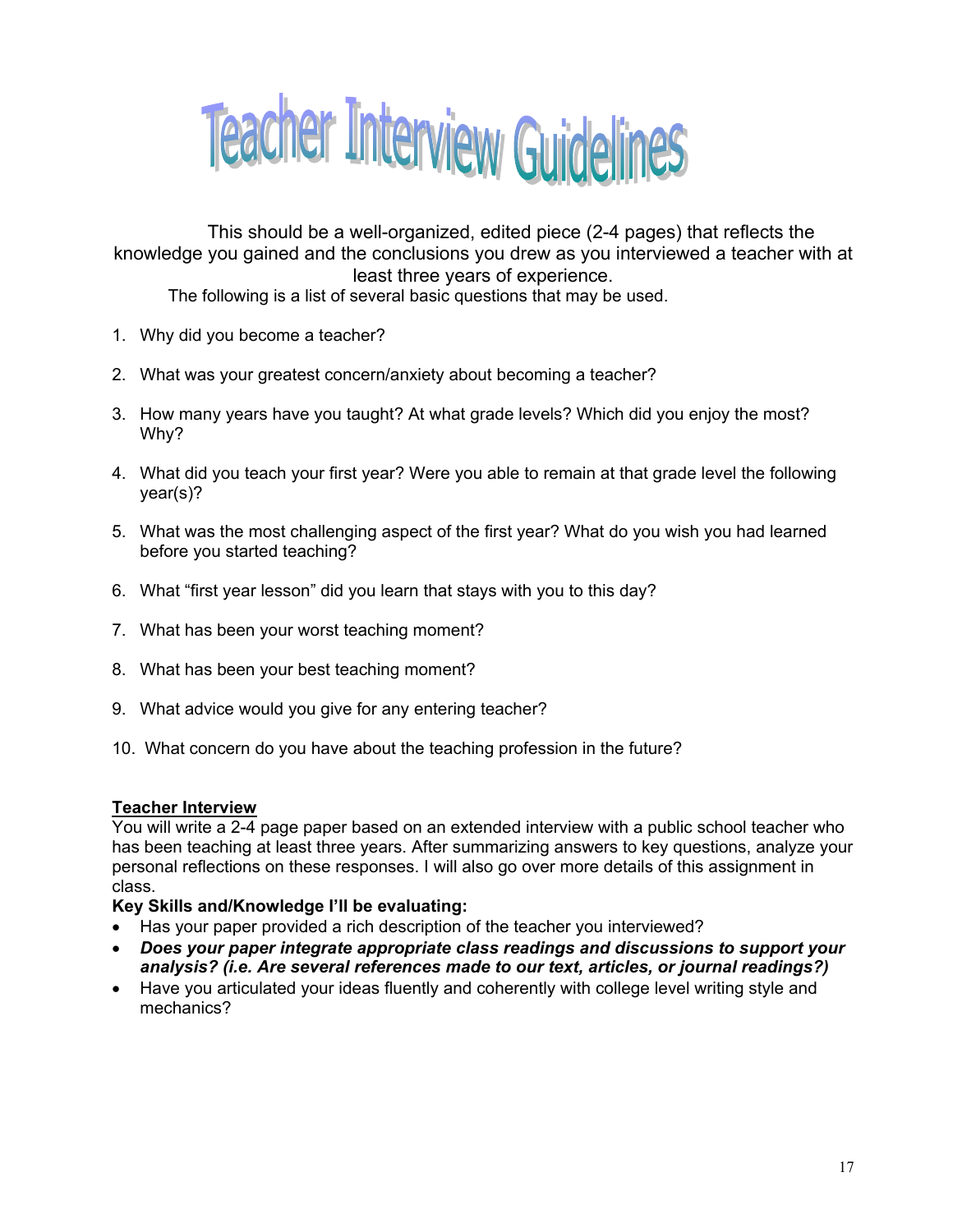| <b>EDUCATION 350</b><br>Instructor: Dr. Rosario Diaz-Greenberg<br><b>FIELD OBSERVATION RECORD</b> |                                                                                                                                                                                                                                                           |                        |                                   |                                   |  |  |
|---------------------------------------------------------------------------------------------------|-----------------------------------------------------------------------------------------------------------------------------------------------------------------------------------------------------------------------------------------------------------|------------------------|-----------------------------------|-----------------------------------|--|--|
|                                                                                                   | Fill in this sheet each time you observe in schools.<br>Turn this in on the assigned due date during the semester.<br>You need to observe at least twice in three different settings.<br>You must have a minimum of 45 hours of observation for EDUC 350. |                        |                                   |                                   |  |  |
| <b>DATE</b>                                                                                       | GRADE/<br><b>SETTING</b>                                                                                                                                                                                                                                  | <b>SCHOOL/DISTRICT</b> | <b>TEACHER</b><br><b>INITIALS</b> | <b>TIME IN</b><br><b>CLASSRM.</b> |  |  |
|                                                                                                   |                                                                                                                                                                                                                                                           |                        |                                   |                                   |  |  |
|                                                                                                   |                                                                                                                                                                                                                                                           |                        |                                   |                                   |  |  |
|                                                                                                   |                                                                                                                                                                                                                                                           |                        |                                   |                                   |  |  |
|                                                                                                   |                                                                                                                                                                                                                                                           |                        |                                   |                                   |  |  |
|                                                                                                   |                                                                                                                                                                                                                                                           |                        |                                   |                                   |  |  |
|                                                                                                   |                                                                                                                                                                                                                                                           |                        |                                   |                                   |  |  |

<u> 1989 - Johann Barnett, fransk politiker (d. 1989)</u>

**NAME:** 

 $\overline{\phantom{a}}$  and  $\overline{\phantom{a}}$  and  $\overline{\phantom{a}}$ 

 $\begin{array}{c} \begin{array}{c} \begin{array}{c} \begin{array}{c} \end{array} \\ \end{array} \end{array} \end{array}$ 

 $\overline{\phantom{a}}$